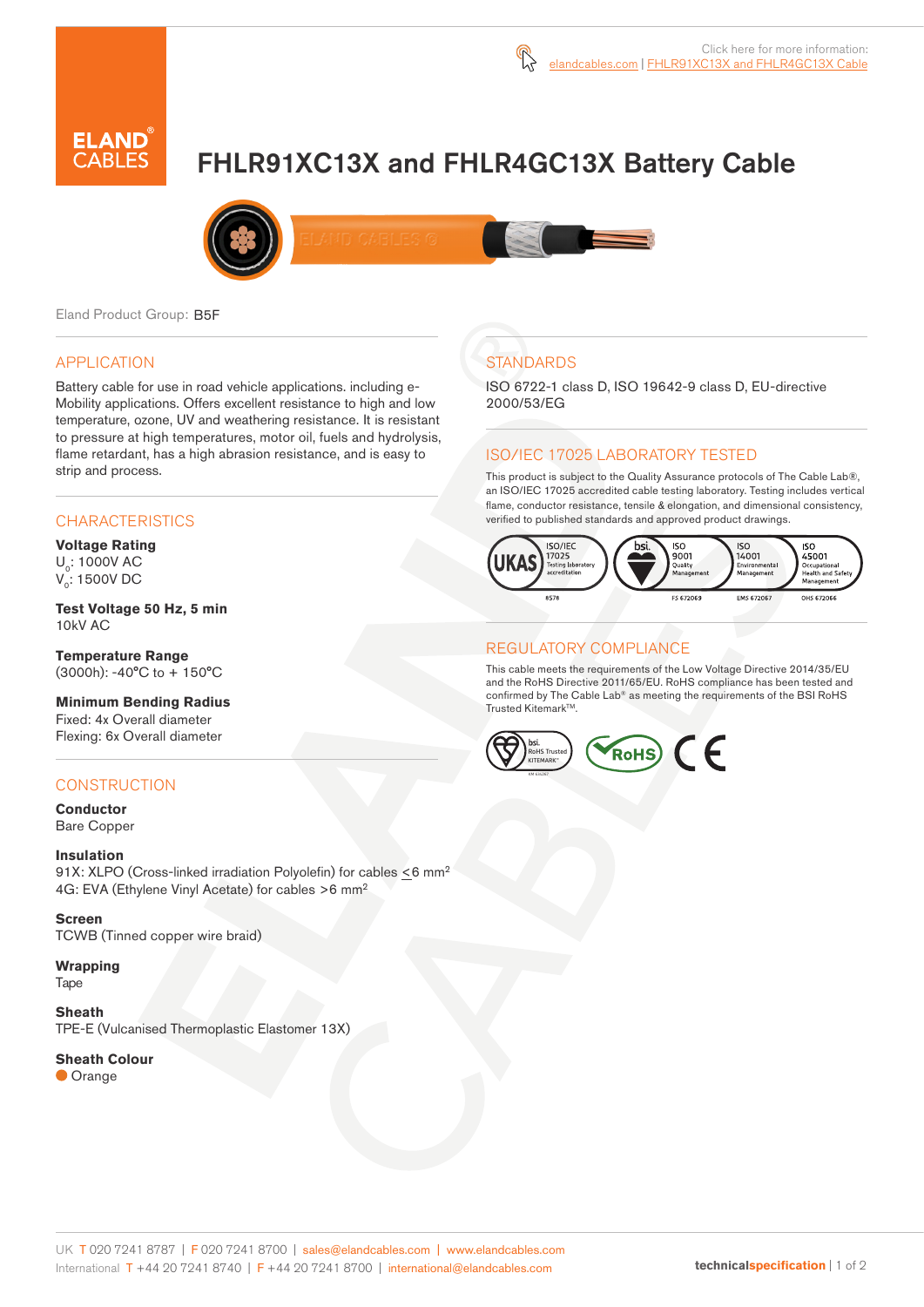### DIMENSIONS FHLR91XC13X

| ELAND PART NO.                              | <b>NOMINAL</b><br><b>CROSS</b> | <b>CONDUCTOR</b>                        |                                                                                 |                                         | CABLE                                                           |                                                             |                                                    |                           |
|---------------------------------------------|--------------------------------|-----------------------------------------|---------------------------------------------------------------------------------|-----------------------------------------|-----------------------------------------------------------------|-------------------------------------------------------------|----------------------------------------------------|---------------------------|
| <b>SECTIONAL</b><br>AREA<br>mm <sup>2</sup> |                                | NUMBER OF<br>INDIVIDUAL<br><b>WIRES</b> | <b>NOMINAL</b><br><b>DIAMETER OF</b><br><b>INDIVIDUAL</b><br><b>WIRES</b><br>mm | <b>NOMINAL</b><br><b>DIAMETER</b><br>mm | <b>NOMINAL</b><br><b>DIAMETER OF</b><br><b>INSULATION</b><br>mm | <b>NOMINAL</b><br><b>DIAMETER OF</b><br><b>SCREEN</b><br>mm | <b>NOMINAL</b><br>OVERALL<br><b>DIAMETER</b><br>mm | NOMINAL WEIGHT<br>kg/100m |
| B5F010025OR                                 | 2.5                            | 50                                      | 0.26                                                                            | 2.0                                     | 2.85                                                            | 3.3                                                         | 5.0                                                | 4.9                       |
| B5F010040OR                                 | 4                              | 56                                      | 0.31                                                                            | 2.5                                     | 3.55                                                            | 4.0                                                         | 5.8                                                | 7.0                       |
| B5F010060OR                                 | 6                              | 84                                      | 0.31                                                                            | 3.0                                     | 4.15                                                            | 4.7                                                         | 6.6                                                | 9.8                       |

### DIMENSIONS FHLR4GC13X

|                |                                                                                      | <b>CONDUCTOR</b>                               |                                                                          |                                         | CABLE                                                           |                                                             |                                                     |                           |
|----------------|--------------------------------------------------------------------------------------|------------------------------------------------|--------------------------------------------------------------------------|-----------------------------------------|-----------------------------------------------------------------|-------------------------------------------------------------|-----------------------------------------------------|---------------------------|
| ELAND PART NO. | <b>NOMINAL</b><br><b>CROSS</b><br><b>SECTIONAL</b><br><b>AREA</b><br>mm <sup>2</sup> |                                                |                                                                          |                                         |                                                                 |                                                             |                                                     |                           |
|                |                                                                                      | NUMBER OF<br><b>INDIVIDUAL</b><br><b>WIRES</b> | <b>NOMINAL</b><br><b>DIAMETER OF</b><br>INDIVIDUAL<br><b>WIRES</b><br>mm | <b>NOMINAL</b><br><b>DIAMETER</b><br>mm | <b>NOMINAL</b><br><b>DIAMETER OF</b><br><b>INSULATION</b><br>mm | <b>NOMINAL</b><br><b>DIAMETER OF</b><br><b>SCREEN</b><br>mm | <b>NOMINAL</b><br>OVERALL<br><b>DIAMETER</b><br>mm. | NOMINAL WEIGHT<br>kg/100m |
| B5F01008OR     | 8                                                                                    | 60                                             | 0.41                                                                     | 3.8                                     | 5.05                                                            | 5.6                                                         | 7.6                                                 | 12.5                      |
| B5F01010OR     | 10                                                                                   | 78                                             | 0.41                                                                     | 4.3                                     | 5.75                                                            | 6.3                                                         | 8.4                                                 | 15.8                      |
| B5F01012OR     | 12                                                                                   | 92                                             | 0.41                                                                     | 4.7                                     | 6.10                                                            | 6.7                                                         | 8.9                                                 | 17.9                      |
| B5F01016OR     | 16                                                                                   | 126                                            | 0.41                                                                     | 5.4                                     | 6.90                                                            | 7.5                                                         | 9.7                                                 | 23.0                      |
| B5F01020OR     | 20                                                                                   | 154                                            | 0.41                                                                     | 6.2                                     | 7.60                                                            | 8.3                                                         | 10.6                                                | 28.2                      |
| B5F01025OR     | 25                                                                                   | 189                                            | 0.41                                                                     | 6.7                                     | 8.20                                                            | 8.9                                                         | 11.2                                                | 32.8                      |
| B5F01030OR     | 30                                                                                   | 224                                            | 0.41                                                                     | 7.4                                     | 9.10                                                            | 9.8                                                         | 12.1                                                | 38.5                      |
| B5F01035OR     | 35                                                                                   | 273                                            | 0.41                                                                     | 7.9                                     | 9.70                                                            | 10.4                                                        | 12.7                                                | 44.7                      |
| B5F01040OR     | 40                                                                                   | 301                                            | 0.41                                                                     | 8.5                                     | 10.40                                                           | 11.3                                                        | 13.6                                                | 51.3                      |
| B5F01050OR     | 50                                                                                   | 385                                            | 0.41                                                                     | 9.4                                     | 11.50                                                           | 12.6                                                        | 14.9                                                | 64.2                      |
| B5F01060OR     | 60                                                                                   | 294                                            | 0.51                                                                     | 10.6                                    | 12.60                                                           | 13.5                                                        | 15.9                                                | 73.1                      |
| B5F01070OR     | 70                                                                                   | 360                                            | 0.51                                                                     | 11.6                                    | 13.70                                                           | 14.6                                                        | 17.0                                                | 85.8                      |
| B5F01095OR     | 95                                                                                   | 480                                            | 0.51                                                                     | 13.5                                    | 16.20                                                           | 17.3                                                        | 19.9                                                | 115.3                     |
| B5F011200R     | 120                                                                                  | 589                                            | 0.51                                                                     | 15.1                                    | 18.00                                                           | 19.1                                                        | 22.6                                                | 145.5                     |
| B5F01150OR     | 150                                                                                  | 741                                            | 0.51                                                                     | 17.0                                    | 20.00                                                           | 21.3                                                        | 24.9                                                | 177.4                     |

The information contained within this datasheet is for guidance only and is subject to change without notice or liability. All the information is provided in good faith and is believed to be correct at the time of publication. When selecting cable accessories, please note that actual cable dimensions may vary due to manufacturing tolerances.